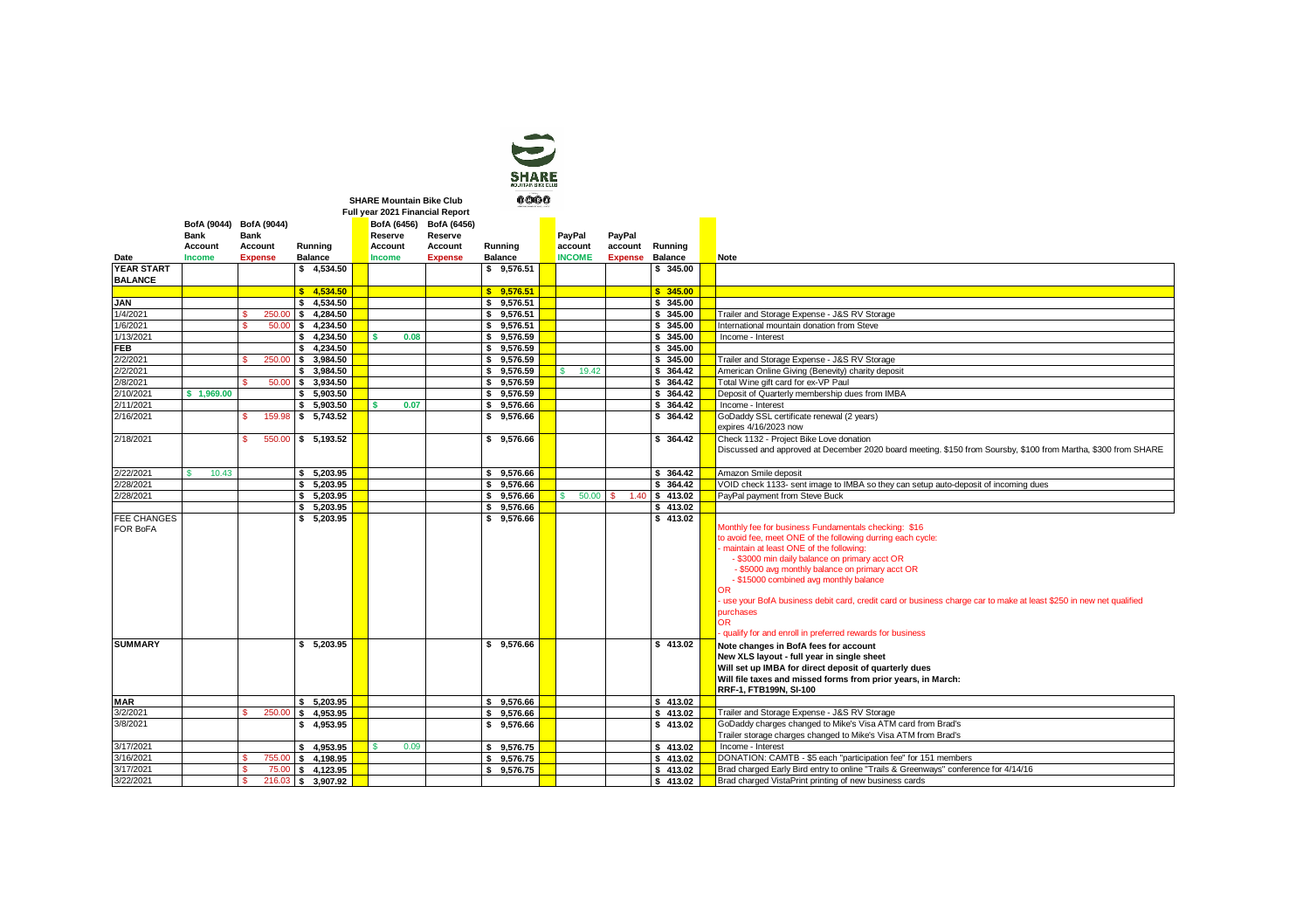| 3/24/2021      |              | s |          | 55.00 \$ 3,852.92  |            |                                            | \$9.576.75      |             |             | \$413.02               | Mike Purchased 1 year of SmugMug file storage, & Created site to contain photos                                           |
|----------------|--------------|---|----------|--------------------|------------|--------------------------------------------|-----------------|-------------|-------------|------------------------|---------------------------------------------------------------------------------------------------------------------------|
|                |              |   |          |                    |            |                                            |                 |             |             |                        | https://sharemtb.smugmug.com/                                                                                             |
| 3/25/2021      |              |   |          | \$3.852.92         |            |                                            | \$9.576.75      |             |             | \$413.02               | VOID CHECK 1134 (made mistake filling it out)                                                                             |
| 3/26/2021      |              |   |          | \$3.852.92         |            |                                            | \$9.576.75      |             |             | \$117.32 \$295.70      | 50 water bottles at \$109.37 (to give out in future events) + mailing charge for DOJ forms (7.95)                         |
| 3/31/2021      | 7.81         |   |          | \$ 3,860,73        |            |                                            | \$<br>9.576.75  |             |             | \$295.70               | trail care deposit                                                                                                        |
| <b>SUMMARY</b> |              |   |          | \$3,860.73         |            |                                            | \$9,576.75      |             |             | \$295.70               | IMBA Dues will now be deposited directly into BofA                                                                        |
|                |              |   |          |                    |            |                                            |                 |             |             |                        | Will file taxes and missed forms from prior vears:                                                                        |
|                |              |   |          |                    |            |                                            |                 |             |             |                        | RRF-1, FTB199N, SI-100                                                                                                    |
|                |              |   |          |                    |            |                                            |                 |             |             |                        |                                                                                                                           |
| <b>APR</b>     |              |   |          | \$3,860.73         |            |                                            | \$<br>9.576.75  |             |             | \$295.70               |                                                                                                                           |
| 4/2/2021       |              |   |          | 250.00 \$ 3,610.73 |            |                                            | \$<br>9.576.75  |             |             | \$295.70               | Trailer and Storage Expense - J&S RV Storage                                                                              |
| 4/5/2021       |              |   |          | 150.00 \$ 3,460.73 |            |                                            | s<br>9,576.75   |             |             | \$295.70               | Check 1135 Deliquincy fee to Dept of Justice to renew 501c3 status                                                        |
| 4/5/2021       |              |   |          | 25.00 \$ 3,435.73  |            |                                            | 9.576.75<br>\$. |             |             | \$295.70               | Check 1136 Payment to Dept of Justice for tax year 2015 submittal of form RRF1                                            |
| 4/7/2021       | \$2.149.00   |   |          | \$5,584.73         |            |                                            | 9.576.75<br>\$  |             |             | \$295.70               | IMBA member dues deposit                                                                                                  |
| 4/7/2021       |              |   |          | \$5.584.73         |            |                                            | \$9.576.75      |             | \$210.06    | l s<br>85.64           | Trail tools (Pole hedge trimmer + 2 sets of flags) for Jon K.                                                             |
|                |              |   |          |                    |            |                                            |                 |             |             | s<br>85.64             |                                                                                                                           |
| 4/16/2021      |              |   |          | \$5,584.73         | 0.08<br>s. |                                            | 9,576.83<br>\$  |             |             | s.<br>85.64            | Income - Interest                                                                                                         |
| <b>SUMMARY</b> |              |   |          | \$5,584.73         |            |                                            | \$9,576.83      |             |             | 85.64<br>s             | CT-TR-1 form mailed to DOJ 4/13 for year 2020 (they need that every year starting last year)                              |
|                |              |   |          |                    |            |                                            |                 |             |             |                        | Jon got trail tools. Will discuss more tools he desires at May board meeting                                              |
|                |              |   |          | \$5,584.73         |            |                                            | \$9,576.83      |             |             | 85.64<br>s             |                                                                                                                           |
| MAY            |              |   |          | \$5,584.73         |            |                                            | s.<br>9,576.83  |             |             | s<br>85.64             |                                                                                                                           |
| 5/3/2021       |              |   |          | 250.00 \$ 5,334.73 |            |                                            | 9,576.83<br>\$  |             |             | 85.64<br>s             | Trailer and Storage Expense - J&S RV Storage                                                                              |
| 5/5/2021       | 1.93         |   |          | \$5,336.66         |            |                                            | \$<br>9,576.83  |             |             | s<br>85.64             | Trail care income                                                                                                         |
| 5/7/2021       |              |   |          | 16.18 \$ 5.320.48  |            |                                            | \$9.576.83      |             | 85.64<br>s. | ۱s<br>$\sim$           | Concrete for Mark's Bench \$101.82 - bench installed 5/14/2021                                                            |
| 5/7/2021       |              |   | 20.00    | \$5,300.48         |            |                                            | 9,576.83<br>s.  |             |             | s<br>$\sim$            | Filing fee for CA Secretary of State form - used Debit card, not check                                                    |
| 5/7/2021       | \$9.576.83   |   |          | \$14,877.31        |            | <b>CLOSED ACCT</b>                         |                 |             |             | s<br>٠                 |                                                                                                                           |
|                |              |   |          |                    |            | This allows a higher daily balance in main |                 |             |             |                        |                                                                                                                           |
|                |              |   |          |                    |            | account to avoid min/daily fees            |                 |             |             |                        |                                                                                                                           |
|                |              |   |          |                    |            |                                            |                 |             |             |                        |                                                                                                                           |
|                | 0.05<br>¢    |   |          | \$14,877.36        |            |                                            |                 |             |             | $\mathbf{s}$<br>$\sim$ | transfer of interest from closed acct                                                                                     |
| 5/11/2021      |              |   | 1,728.00 | \$13,149.36        |            |                                            |                 |             |             | s<br>$\sim$            | CK# 1137 - 64 custom MTB Jerseys @ 27.00 each                                                                             |
| 5/11/2021      | 72.00        |   |          | \$13.221.36        |            |                                            |                 |             |             | s<br>$\sim$            | Check from SCE(The Blackbaud giving fund)                                                                                 |
| 5/12/2021      |              | s |          | 554.02 \$12.667.34 |            |                                            |                 |             |             | s<br>$\sim$            | Trail tools - shipped to Jon Kearly                                                                                       |
|                |              |   |          |                    |            |                                            |                 |             |             |                        | Flat Shovel Head                                                                                                          |
|                |              |   |          |                    |            |                                            |                 |             |             |                        | https://trailbossusa.com/product/flat-head-shovel/                                                                        |
|                |              |   |          |                    |            |                                            |                 |             |             |                        | 2 sets of the 3 Piece handle set. Standard                                                                                |
|                |              |   |          |                    |            |                                            |                 |             |             |                        | https://trailbossusa.com/product/trailboss-3-piece-handle-package/                                                        |
|                |              |   |          |                    |            |                                            |                 |             |             |                        | McCloed Head                                                                                                              |
|                |              |   |          |                    |            |                                            |                 |             |             |                        | https://trailbossusa.com/product/mcleod-head/                                                                             |
| 5/15/2021      |              | s |          | 202.87 \$12.464.47 |            |                                            |                 |             |             | <b>S</b><br>$\sim$     | 36 trucker caps - eBay \$5.64 each (buy 2 get 1 free)                                                                     |
| 5/15/2021      |              | s |          | 62.45 \$12.402.02  |            |                                            |                 |             |             | 5<br>$\sim$            | 12 trucker caps - Amazon \$30,00 and 12 baseball caps \$27,95                                                             |
| 5/24/2021      |              | s |          | 67.88 \$12.334.14  |            |                                            |                 | 67.88<br>s. |             | $\mathbf{s}$<br>67.88  | Mike accidentally used club card online in eBay, reversed chage via PayPal income                                         |
| 5/19/2021      | 5.00         |   |          | \$12,339.14        |            |                                            |                 |             |             | $\mathbf{s}$<br>67.88  | Amazon Smile income                                                                                                       |
| 5/24/2021      | 5.48         |   |          | \$12,344.62        |            |                                            |                 |             |             | 67.88<br>$\mathbf{s}$  | Trail care income                                                                                                         |
|                |              |   |          | \$12,344,62        |            |                                            |                 |             |             | 67.88<br>s.            |                                                                                                                           |
| <b>JUN</b>     |              |   |          | \$12,344.62        |            |                                            |                 |             |             | s<br>67.88             |                                                                                                                           |
| 6/2/2021       |              |   | 250.00   | \$12.094.62        |            |                                            |                 |             |             | s<br>67.88             | Trailer and Storage Expense - J&S RV Storage                                                                              |
| 6/10/2021      |              | s |          | 582.12 \$11,512.50 |            |                                            |                 |             | 67.88<br>s. | ۱s                     | Refund to Paul for paying for 2021 Oaks poker ride - \$150 reservation cost, \$500 security deposit (refundable if not no |
|                |              |   |          |                    |            |                                            |                 |             |             |                        | damage done) 582.12 from BofA card and 67.88 from PayPal                                                                  |
| 6/12/2021      |              |   |          | \$11,512.50        |            |                                            |                 | 15.00       | 0.63        | l S<br>14.37           | Trailforks trail carma income (less PayPal fee) for Chino Hills state park                                                |
| 6/18/2021      |              |   |          | \$11,512.50        |            |                                            |                 | \$2,500.00  | 55.30<br>s  | \$2,459.07             | \$ from REI for bells, routed through CORBA (2500 less 55.30 paypal fee)                                                  |
| 6/18/2021      |              |   | 324.00   | \$11.188.50        |            |                                            |                 |             |             | \$2,459.07             | PO Box rental (pay for 12, get 13 months) next due 7/1/2022                                                               |
| 6/21/2021      | 219.00<br>s. |   |          | \$11,407.50        |            |                                            |                 |             |             | \$2,459.07             | income from Eventbrite (campout)                                                                                          |
| 6/23/2021      |              |   |          | \$11,407.50        |            |                                            |                 |             | \$120.00    | \$2,339.07             | SHARE logo embroidery for 60 hats - mike paid using his cc (it's what he had when he stopped by embroidery shop)          |
|                |              |   |          |                    |            |                                            |                 |             |             |                        |                                                                                                                           |
| 6/24/2021      |              |   |          | \$11,407.50        |            |                                            |                 | 15.00<br>s  | s<br>0.63   | \$2,353,44             | Trailforks trail carma income (less PayPal fee) for Mission Viejo                                                         |
| <b>SUMMARY</b> |              |   |          | \$11,407.50        |            |                                            |                 |             |             | \$2,353,44             | Closed "reserve" BofA account 6456 and moved funds into main account - this allows for a larger balance and               |
| (no June mtg)  |              |   |          |                    |            |                                            |                 |             |             |                        | less chance of getting charged for minimum (\$5k) balance in it.                                                          |
|                |              |   |          |                    |            |                                            |                 |             |             |                        | emailed form SIF (Statement of information) to Secretary of State (along with \$20 check                                  |
|                |              |   |          |                    |            |                                            |                 |             |             |                        |                                                                                                                           |
|                |              |   |          |                    |            |                                            |                 |             |             |                        |                                                                                                                           |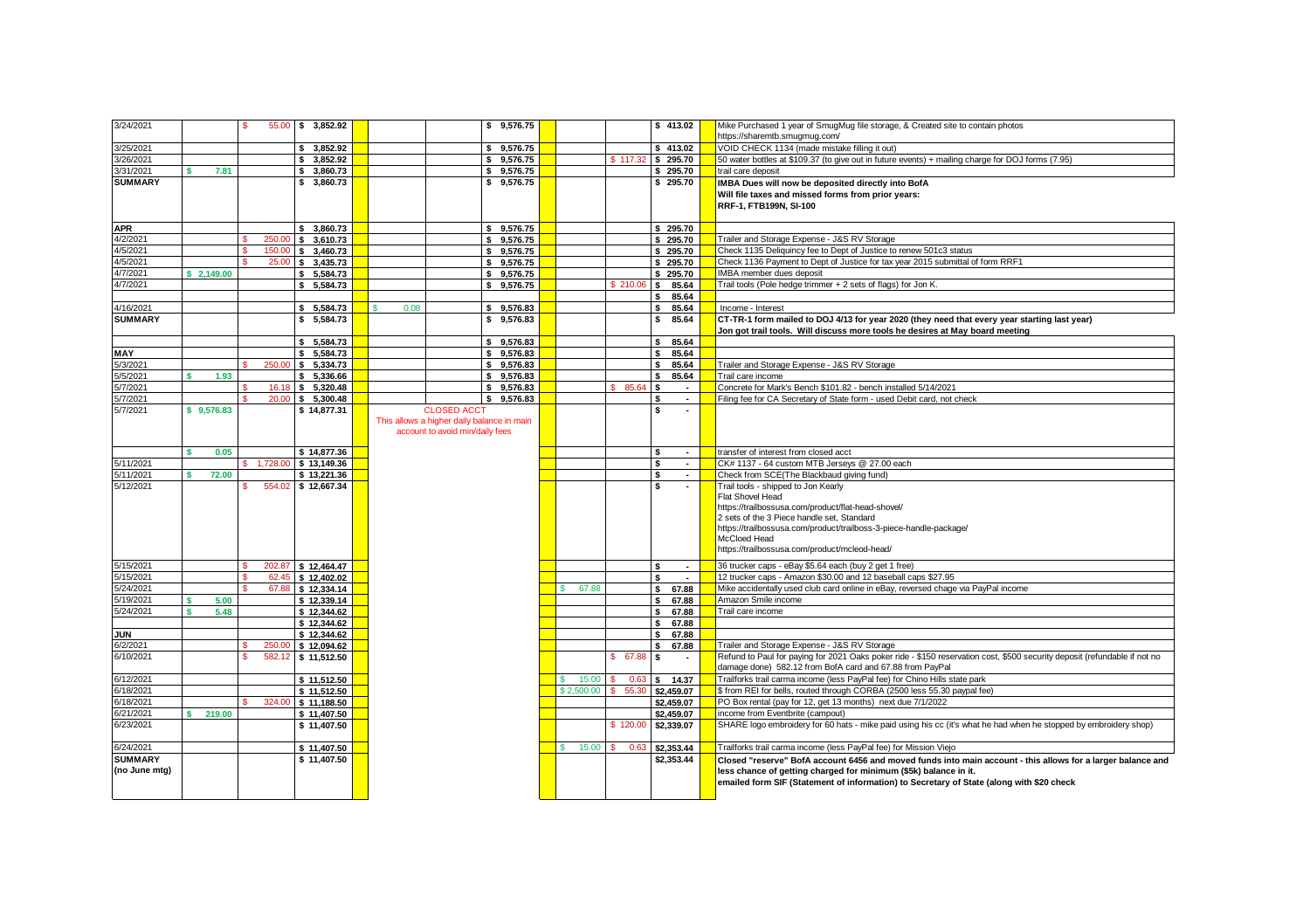|             |                    | \$11,407.50                          |                                          |             |                      | \$2,353,44 |                                                                                                                         |
|-------------|--------------------|--------------------------------------|------------------------------------------|-------------|----------------------|------------|-------------------------------------------------------------------------------------------------------------------------|
| <b>JUL</b>  |                    | \$11,407.50                          |                                          |             |                      | \$2,353.44 |                                                                                                                         |
| 7/6/2021    |                    | \$11,157.50<br>250.00                |                                          |             |                      | \$2,353.44 | Trailer and Storage Expense - J&S RV Storage                                                                            |
| 7/7/2021    | 5.05<br>¢          | \$11.162.55                          |                                          |             |                      | \$2,353,44 | \$ from trail care                                                                                                      |
| 7/8/2021    |                    | \$11,162.55                          |                                          | 5.00        | $0.4^{\circ}$<br>-S  | \$2,358.03 | Trailforks trail carma income (less PayPal fee) for O'Neill regional park                                               |
| 7/13/2021   | \$1,663.00         | \$12,825.55                          |                                          |             |                      | \$2,358.03 | Quarterly deposit to account from IMBA "INTERNATIONAL MO" - membership fees & donations                                 |
|             |                    | \$12,825.55                          |                                          |             |                      | \$2,358.03 |                                                                                                                         |
| <b>AUG</b>  |                    |                                      |                                          |             |                      | \$2,358.03 |                                                                                                                         |
| 8/3/2021    |                    | \$12,825.55                          |                                          |             |                      |            | Trailer and Storage Expense - J&S RV Storage                                                                            |
|             |                    | 250.00<br>\$12,575.55<br>500.00<br>Ś |                                          |             |                      | \$2,358.03 |                                                                                                                         |
| 8/11/2021   |                    | \$12,075.55<br>¢                     |                                          |             |                      | \$2,358.03 | purchase pCloud 2tb storage, Lifetime, 5 users                                                                          |
| 8/11/2021   |                    | \$12,060.55<br>15.00                 |                                          | ¢           |                      | \$2,358.03 | International transaction fee for pCloud purchase (they're not in the USA - shoulda used PayPal maybe :-))              |
| 8/13/2021   |                    | \$12,060.55                          |                                          | 100.00      | s.<br>2.48           | \$2,455.55 | donation to use for BELLS from Marcy Tieger                                                                             |
| 8/13/2021   |                    | \$12,060.55                          |                                          | 25.00<br>s  | s.<br>0.99           | \$2,479.56 | BELL donation from Cary Babrowsky                                                                                       |
| 8/16/2021   | 5.77<br>s          | \$12,066.32                          |                                          |             |                      | \$2,479.56 | Amazon Smile income                                                                                                     |
| 8/17/2021   | 37.82<br><b>s</b>  | \$12,104.14                          |                                          |             |                      | \$2,479.56 | WePav income                                                                                                            |
| 8/19/2021   |                    | \$12.102.51<br>1.63                  |                                          |             |                      | \$2,479.56 | Postage by Brad                                                                                                         |
| 8/19/2021   |                    | 15.18 \$ 12,087.33                   |                                          |             |                      | \$2,479.56 | Postage by Brad - mail jerseys/socks to Mike Anzalone & John Terberg & wife                                             |
| 8/19/2021   | 453.05<br>s        | 1.068.49<br>s<br>\$11,471.89         | $$615.44$ <--total eBay bell cost        |             |                      | \$2,479.56 | (\$615.44 cost) 600 Active bells from eBay (and shipping credit)                                                        |
| 8/23/2021   |                    | 138.28<br>\$11,333.61<br>s           |                                          |             |                      | \$2,479.56 | Coughlins bells shipping charge                                                                                         |
| 8/23/2021   |                    | 1.578.24<br>s<br>\$9,755.37          |                                          |             |                      | \$2,479.56 | Bell purchase from Coughlins (1152 total bells @ 1.37 each + shipping) 288 blue, 288 yellow 576 black                   |
| 8/23/2021   |                    | \$9,703.87<br>51.50<br>s             | \$1,768.02 <--- total Coughlin bell cost |             |                      | \$2,479.56 | 2 International transaction fees (1 for shipping, 1 for purchase) for Coughlans bells (they're in Canada - shoulda used |
|             |                    |                                      |                                          |             |                      |            | PayPal maybe :- ))                                                                                                      |
| 8/24/2021   | 37.82              | \$9,741.69                           |                                          |             |                      | \$2,479.56 | WePay income                                                                                                            |
| 8/23/2021   | 72.00              | s.<br>9,813.69                       |                                          |             |                      | \$2,479.56 | SCE charity income                                                                                                      |
| 8/31/2021   | 75.64              | \$9,889.33                           |                                          |             |                      | \$2,479.56 | WePay income                                                                                                            |
| <b>SEPT</b> |                    | \$9,889.33                           |                                          |             |                      | \$2,479.56 |                                                                                                                         |
| 9/3/2021    |                    | 250.00<br>\$9.639.33                 |                                          |             |                      | \$2,479.56 | Trailer and Storage Expense - J&S RV Storage                                                                            |
| 9/7/2021    |                    | 52.73 \$ 9,586.60                    |                                          |             |                      | \$2,479.56 | eBay (charge by Mike by mistake - used this cc instead of personal - sent funds via paypal)                             |
| 9/9/2021    | ¢<br>5.99          | \$9,592.59                           |                                          |             |                      | \$2,479.56 | \$ from Trail Care                                                                                                      |
| 9/13/2021   |                    | 5.39<br>\$9.587.20                   |                                          |             |                      | \$2,479.56 | Amazon purchase by Mike by mistake                                                                                      |
| 9/14/2021   | 405.32<br>¢        | 9.992.52<br>\$                       |                                          |             |                      | \$2,479.56 | WePav income                                                                                                            |
| 9/19/2021   |                    | 9,992.52<br>\$                       |                                          | 5.39<br>s   |                      | \$2,484.95 | Reversal of above Amazon purchase on 9/13                                                                               |
| 9/19/2021   |                    | 9,992.52<br>\$                       |                                          | 52.73<br>s. |                      | \$2,537.68 | Reversal of above eBay charge on 9/7                                                                                    |
| 9/23/2021   |                    | 53.38<br>\$9,939.14                  |                                          |             |                      | \$2,537.68 | Sharkeys restaurant - food for trail workers (Steve was in attendance)                                                  |
| 9/23/2021   |                    | 125.00<br>s<br>s.<br>9,814.14        |                                          |             |                      | \$2,537.68 | OC Parks - permit fee for poker ride:                                                                                   |
|             |                    |                                      |                                          |             |                      |            | \$75 permit fee for first two vendors and \$25 for each for two additional vendors                                      |
| 9/23/2021   |                    | 207.86<br>\$9.606.28                 |                                          |             |                      | \$2,537.68 | Fedex - printing of maps for poker ride                                                                                 |
| 9/23/2021   |                    | 292.00<br>\$9.314.28                 |                                          |             |                      | \$2,537.68 | Special Event Liability Insurance for poker ride                                                                        |
|             |                    |                                      |                                          |             |                      |            | County of Orange Risk Management Office                                                                                 |
| 9/23/2021   |                    | 200.00<br>\$9.114.28<br>s            |                                          |             |                      | \$2,537.68 | small bills for making change at poker ride                                                                             |
| 9/22/2021   |                    | \$8,475.65<br>638.63                 |                                          |             |                      | \$2,537.68 | RnR - 2 cruiser bikes for poker ride                                                                                    |
| 9/21/2021   | 903.80<br>s        | \$9,379.45                           |                                          |             |                      | \$2,537.68 | WePav income                                                                                                            |
| 9/25/2021   |                    | \$9,379.45                           |                                          |             | \$ 10.7              | \$2,526.91 | payment to Jon Kearly for ice for poker ride                                                                            |
| 9/25/2021   |                    | \$9,379.45                           |                                          | 40.00       | 1.29<br>s            | \$2,565.62 | Poker ride from Pio Reynoso                                                                                             |
| 9/25/2021   |                    | $5 - 9,379.45$                       |                                          | 5.00        | 0.59                 | \$2,570.03 | poker ride from Gabriel Herrera                                                                                         |
| 9/25/2021   |                    | \$9,379.45                           |                                          | 10.00       | 0.69                 | \$2,579.34 | poker ride from BallrooMusic                                                                                            |
| 9/24/2021   |                    | \$9,373.00<br>6.45                   |                                          |             |                      | \$2,579.34 | Stater Bros - ice for poker ride                                                                                        |
| 9/27/2021   | \$1,668.00         | \$11,041.00                          |                                          |             |                      | \$2,579.34 | Cash & checks intake from poker ride (includes \$200 small bills withdrawl on 9/23)                                     |
| 9/27/2021   | 5.54<br>s          | \$11,046.54                          |                                          |             |                      | \$2,579.34 | \$ from Trail Care                                                                                                      |
| 9/27/2021   | 40.00<br>s         | 156.32<br>\$10,930.22                |                                          |             |                      | \$2,579.34 | Hi Times cellar purchase 1/6 keg beer, ice, deposit, 200 cups + return keg deposit refund (40)                          |
|             |                    |                                      |                                          |             |                      | \$2,579.34 | Poker Ride bartender charge (3 hrs @ 31.50/hr) - charge by Paul Miller on Mike's card                                   |
| 9/27/2021   |                    | 157.50 \$ 10,772.72                  |                                          |             |                      |            | Donuts for poker ride                                                                                                   |
| 9/27/2021   |                    | 37.00<br>\$10,735.72<br>101.00       |                                          |             |                      | \$2,579.34 |                                                                                                                         |
| 9/27/2021   |                    | \$10,634.72                          |                                          |             |                      | \$2,579.34 | Chevron - propane tank for cooking food at poker ride + ice                                                             |
| 9/28/2021   | <b>s</b><br>719.55 | \$11,354.27                          |                                          |             |                      | \$2,579.34 | WePay income (poker ride signups)                                                                                       |
| 9/28/2021   | 44.15<br><b>S</b>  | \$11,398.42                          |                                          |             |                      | \$2,579.34 | Coughlins bell refund on overcharge                                                                                     |
| 9/28/2021   |                    | \$11,398.42                          |                                          |             | \$ 58.00             | \$2,521.34 | Payment to Paul Miller - poker ride - beer license & cashiers check fee                                                 |
| 9/29/2021   |                    | \$11,388.60<br>9.82                  |                                          |             |                      | \$2,521.34 | Docent charge - poker ride                                                                                              |
| OCT         |                    | \$11,388.60                          |                                          |             |                      | \$2,521.34 |                                                                                                                         |
| 10/4/2021   |                    | 250.00<br>\$11,138,60                |                                          |             |                      | \$2,521.34 | Trailer and Storage Expense - J&S RV Storage                                                                            |
| 10/8/2021   |                    | \$11,138.60                          |                                          | 5.00        | $\mathsf{S}$<br>0.59 | \$2,525.75 | Trail carma for San Juan Hills (Mansions)                                                                               |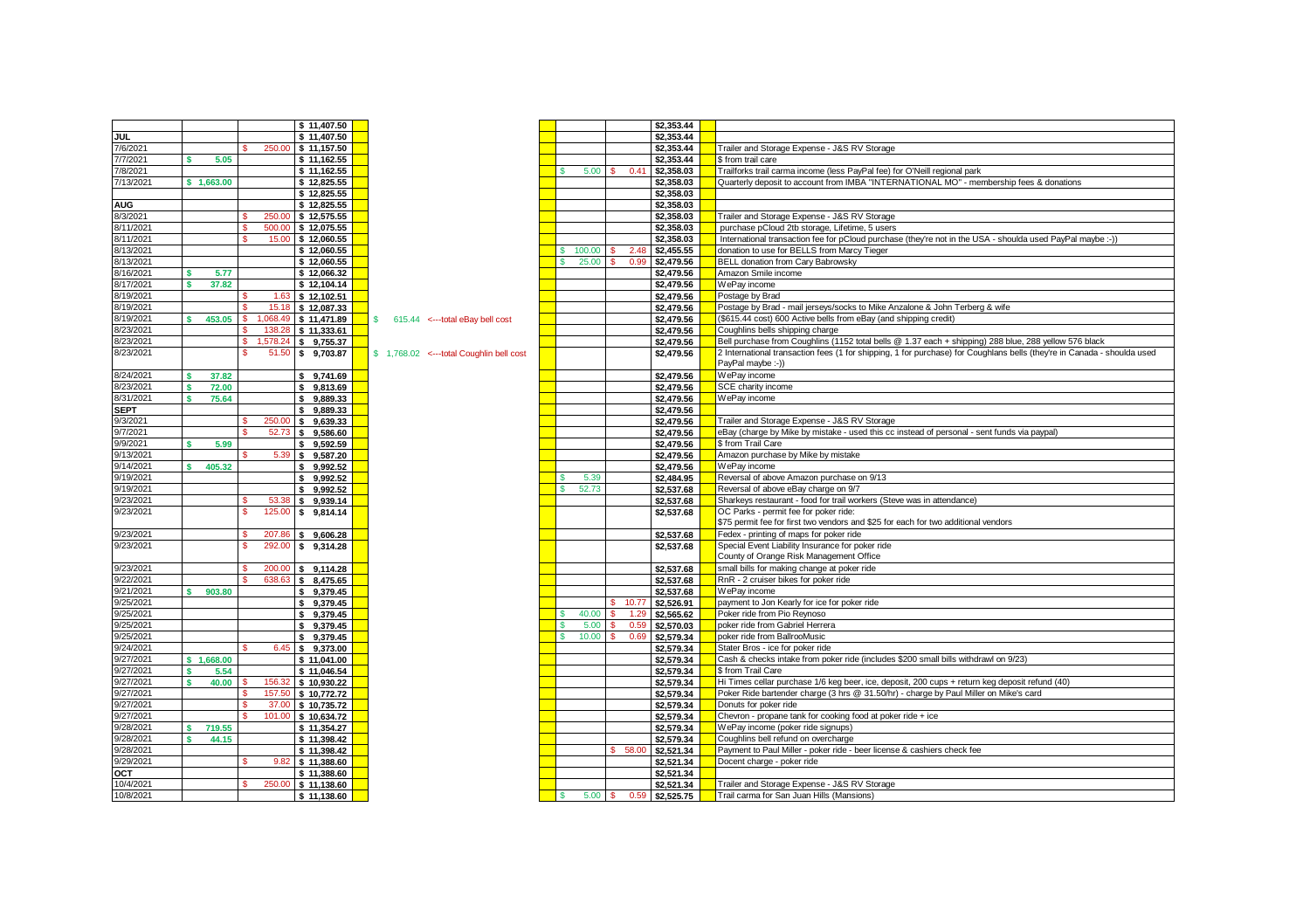| 10/8/2021                              |            | \$1,494,00 |                           |       | \$12,632.60        |   |        |           |  |                  |          |      | \$2,525,75 | IMBA membership                                               |
|----------------------------------------|------------|------------|---------------------------|-------|--------------------|---|--------|-----------|--|------------------|----------|------|------------|---------------------------------------------------------------|
| 10/10/2021                             |            |            |                           |       | \$12,632.60        |   |        |           |  |                  | \$272.32 |      | \$2,253,43 | Re-imburse Keith for food for poker ride                      |
| 10/13/2021                             |            |            |                           |       | 118.52 \$12.514.08 |   |        |           |  |                  |          |      | \$2,253.43 | 2 hedge trimmer batteries                                     |
| 10/14/2021                             |            |            |                           |       | 25.00 \$12,489.08  |   |        |           |  |                  |          |      | \$2,253,43 | The Party Staff - certificate of insurance required by county |
| 10/15/2021                             |            |            | s                         |       | 45.17 \$ 12,443.91 |   |        |           |  |                  |          |      | \$2,253.43 | Eureka in Irvine (?????)                                      |
| 10/25/2021                             |            |            |                           | 23.82 | \$12,420.09        |   |        |           |  |                  |          |      | \$2,253.43 | Smart&Final -                                                 |
| 10/25/2021                             |            |            |                           |       | 17.55 \$12,402.54  |   |        |           |  |                  |          |      | \$2,253.43 | Amazon                                                        |
| 10/26/2021                             |            |            | 120.38                    |       | \$12,282.16        |   |        |           |  |                  |          |      | \$2,253,43 | Home Depot - trailer organization project                     |
| 10/26/2021                             |            |            | s                         |       | 40.34 \$12,241.82  |   |        |           |  |                  |          |      | \$2,253,43 | Home Depot - trailer organization project                     |
| 10/26/2021                             |            |            |                           |       | 83.87 \$12.157.95  |   |        |           |  |                  |          |      | \$2,253,43 |                                                               |
|                                        |            |            |                           |       |                    |   |        |           |  |                  |          |      |            | Home Depot - trailer organization project                     |
| 10/27/2021                             |            | 40.34      |                           |       | \$12,198.29        |   |        |           |  |                  |          |      | \$2,253.43 | Home Depot - credit                                           |
| 10/27/2021                             | <b>e</b>   | 27.97      |                           |       | \$12,226.26        |   |        |           |  |                  |          |      | \$2,253,43 | Home Depot - credit                                           |
| 10/27/2021                             | $\epsilon$ | 11.51      |                           |       | \$12,237.77        |   |        |           |  |                  |          |      | \$2,253,43 | Home Depot - credit                                           |
| 10/31/2021                             | $\epsilon$ | 72.00      |                           |       | \$12,309.77        |   |        |           |  |                  |          |      | \$2,253,43 | SCE charity income                                            |
| <b>NOV</b>                             |            |            |                           |       | \$12,309.77        |   |        |           |  |                  |          |      | \$2,253,43 |                                                               |
| 11/2/2021                              |            |            | 250.00                    |       | \$12,059.77        |   |        |           |  |                  |          |      | \$2,253.43 | Trailer and Storage Expense - J&S RV Storage                  |
| 11/8/2021                              |            |            |                           |       | \$12,059.77        |   |        |           |  | 5.00             |          | 0.59 | \$2,257.84 | Trail karma for San Juan Hills (Mansions)                     |
| 11/15/2021                             |            |            |                           |       | \$12,059.77        |   |        |           |  | 5.00             |          | 0.59 | \$2,262.25 | Trailforks karma for Fullerton                                |
| 11/22/2021                             |            | 6.25       |                           |       | \$12,066.02        |   |        |           |  |                  |          |      | \$2,262.25 | Amazon Smile income                                           |
|                                        |            |            |                           |       | \$12,066.02        |   |        |           |  |                  |          |      | \$2,262.25 |                                                               |
| <b>DEC</b>                             |            |            |                           |       | \$12,066.02        |   |        |           |  |                  |          |      | \$2,262.25 |                                                               |
| 12/3/2021                              |            |            | 250.00                    |       | \$11,816.02        |   |        |           |  |                  |          |      | \$2,262.25 | Trailer and Storage Expense - J&S RV Storage                  |
| 12/8/2021                              |            |            |                           |       | \$11,816.02        |   |        |           |  | $5.00$ $\vert$ S |          | 0.59 | \$2,266.66 | Trail karma for San Juan Hills (Mansions)                     |
| 12/15/2021                             | ¢          | 500.00     |                           |       | \$12,316.02        |   |        |           |  |                  |          |      | \$2,266.66 | refund for leaving Oaks clean                                 |
| 12/20/2021                             |            |            |                           |       | \$12,316.02        |   |        |           |  |                  | \$100.00 |      | \$2,166,66 | Donation to Danny Smith (died on Lynx trail - broken neck)    |
| 12/22/2021                             |            |            |                           |       | \$12,316.02        |   |        |           |  | s<br>1.00        |          |      | \$2,167.66 | PayPal giving fund (for donating to Danny Smith)              |
| 12/23/2021                             |            |            |                           |       | \$12,316.02        |   |        |           |  |                  | \$ 79.00 |      | \$2,088.66 | Payment for DreamHost to move website from GoDaddy            |
| 12/23/2021                             |            |            |                           |       | \$12,316.02        |   |        |           |  | \$2,000.00       | \$40.29  |      | \$4,048.37 | Donation from Tani at the Path bike shop                      |
| 12/26/2021                             |            |            |                           |       | \$12,316.02        |   |        |           |  | 100.00<br>s.     |          | 2.48 | \$4,145.89 | Donation by Carrie garufis                                    |
| 12/30/2021                             |            |            |                           | 9.99  | \$12,306.03        |   |        |           |  |                  |          |      | \$4,145.89 | DreamHost moving DNS from GoDaddy to DreamHost                |
| 12/31/2022                             |            |            |                           |       | \$12,306.03        |   |        |           |  | 10.00<br>s       | -S.      | 0.69 | \$4,155,20 | Donation by Eugene Samaniego                                  |
| Upcoming                               |            |            |                           |       |                    |   |        |           |  |                  |          |      |            |                                                               |
| Significant                            |            |            |                           |       |                    |   |        |           |  |                  |          |      |            |                                                               |
| Revenue                                |            |            |                           |       |                    |   |        |           |  |                  |          |      |            |                                                               |
|                                        |            |            |                           |       |                    |   |        |           |  |                  |          |      |            |                                                               |
|                                        |            |            |                           |       |                    |   |        |           |  |                  |          |      |            |                                                               |
|                                        |            |            |                           |       |                    |   |        |           |  |                  |          |      |            |                                                               |
| Upcoming<br>Significant                |            |            |                           |       |                    |   |        |           |  |                  |          |      |            |                                                               |
| <b>Expenses</b>                        |            |            |                           |       |                    |   |        |           |  |                  |          |      |            |                                                               |
|                                        |            |            |                           |       |                    |   |        |           |  |                  |          |      |            |                                                               |
|                                        |            |            |                           |       |                    |   |        |           |  |                  |          |      |            |                                                               |
|                                        |            |            |                           |       |                    |   |        |           |  |                  |          |      |            |                                                               |
| <b>Reserved funds</b><br>donations for | 2566.7     |            |                           |       |                    |   |        |           |  |                  |          |      |            |                                                               |
|                                        |            |            | <---total<br>received FOR |       |                    |   |        |           |  |                  |          |      |            |                                                               |
| bells:<br>\$2444.70 from               |            |            | bells                     |       |                    |   |        |           |  |                  |          |      |            |                                                               |
| <b>REI</b> for bells                   |            |            |                           |       |                    |   |        |           |  |                  |          |      |            |                                                               |
| \$98 from 8/13                         |            |            | <b>Total spent</b>        |       | \$2.383.46         | s | 183.24 |           |  |                  |          |      |            |                                                               |
| \$24 from 8/13                         |            |            | ---------->               |       |                    |   |        | remaining |  |                  |          |      |            |                                                               |
|                                        |            |            |                           |       |                    |   |        |           |  |                  |          |      |            |                                                               |
|                                        |            |            |                           |       |                    |   |        |           |  |                  |          |      |            |                                                               |

## **Key Financial Points**

SHARE has a good amount in unrestricted funds and remains financially stable Limited expenses due to no events or trailwork days during COVID 19 Pandemic

| Recurring | When:     | For:    | Charged to:       |
|-----------|-----------|---------|-------------------|
| payments: | Yearly    | SmugMug | Mike's            |
|           | \$55 3/24 | renewal | <b>SHARE Visa</b> |